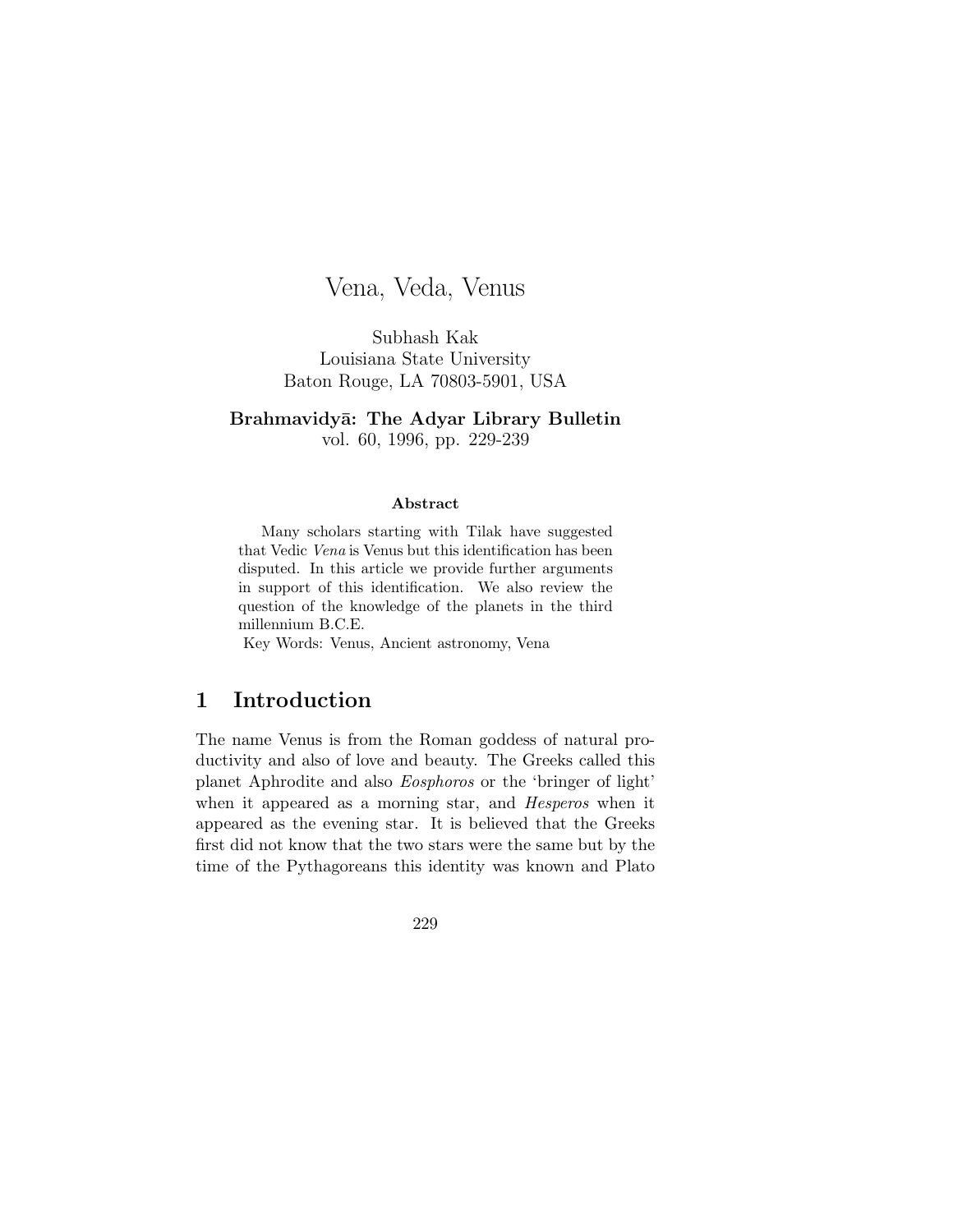writes, "The morning and evening star which are one and the same belong to Aphrodite." The Roman Venus derived her characteristics from the Greek Aphrodite which in turn appears to have been based on the Babylonian Ishtar. In Greek legend Aphrodite was taken to have been born in Kupris or Cyprus; Kupris, a feminine deity, was derived from the masculine Kupros.

It was suggested by Tilak<sup>1</sup>that an early Vedic name for Venus was Vena. Tilak also suggested that Kupros may be derived from the later Indian name for the planet,  $\acute{S}ukra$ , who is considered male. The mention of Vena is to be found in Rigveda 10.123 in a hymn dedicated to Vena which is described as being born of the sun.

ayam venaścodayatprśnigarbhā jyotirjarāyū rajaso  $vim\bar{a}ne$ imamapām samgame sūryasya śiśum na viprā mat $i\bar{b}h\bar{i}$  rihanti (RV 10.123.1)

This Vena impels them who are in the womb of the variegated one; the membrane of light measures out the sky.

At the contacts of the waters and the sun the wise kiss him as an infant.

Yāska's book on etymology, called Nirukta,<sup>2</sup> explains the word Vena as being derived from the root ven, meaning "to long for". This hymn later calls Vena explicitly as the "son of the sun."

Venus, in Indian literature, has many attested names including Bhrgu, Kāvya or Kavi Usanas, and Śukra. RV 10.123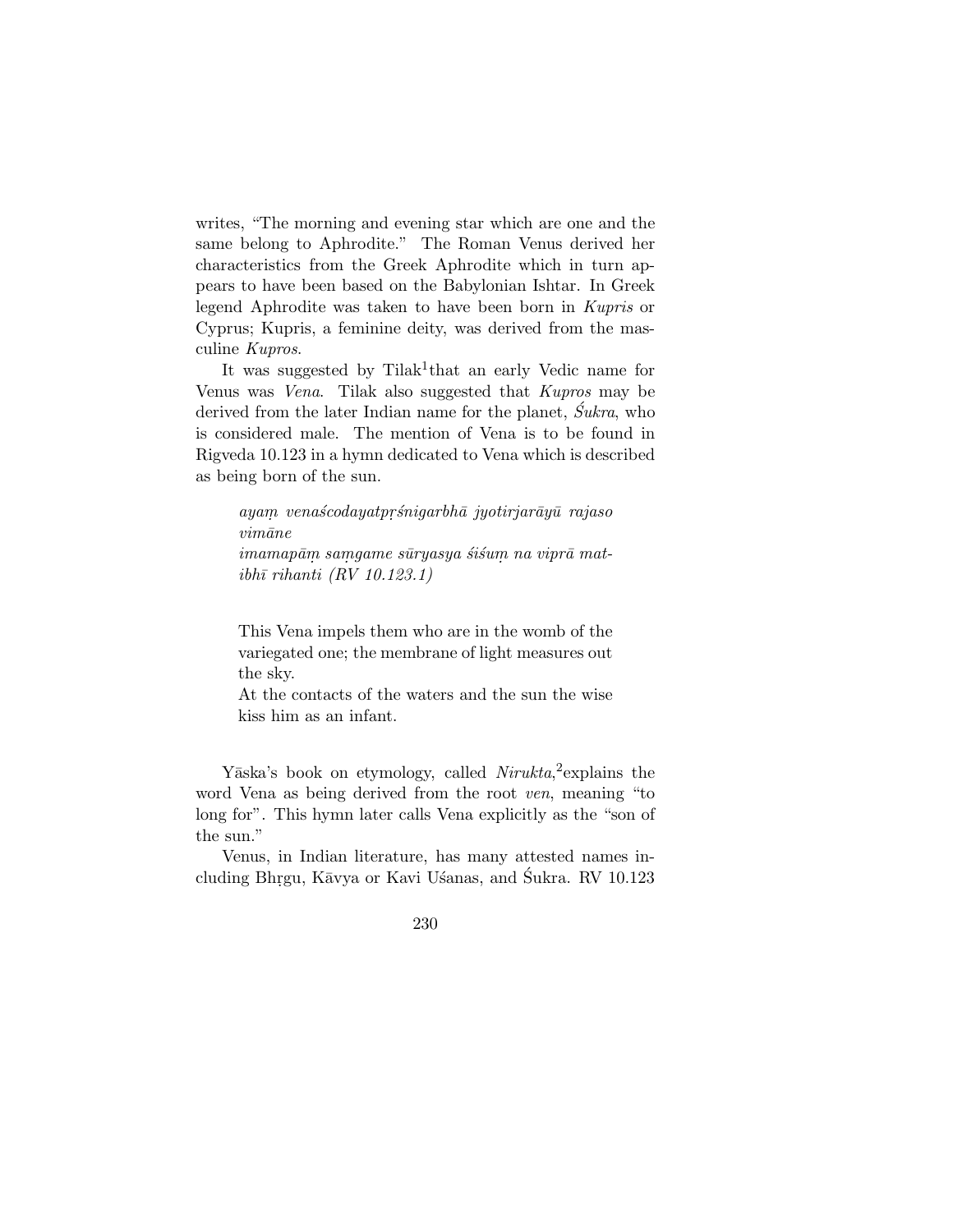has Vena of the Bhrgus as the seer and Vena is also the deity of the hymn. This clearly expresses the connection between Bhrgu and Vena. There is mention of Sukra cups in a ritual that points to its astronomical origin and its being a planet that waxes and wanes.<sup>3</sup> $\text{\r{S}ukra}$  is mentioned in RV 3.32.2, 4.46.4, TS 3.1.6.3.; YV 7.12. Vena is mentioned again in YV 7.16. Tilak points out that Kātyāyana in his Śrauta Sūtra 9.6.11-13 says that a Sukra cup be taken while reciting the Sukra or Vena hymns. This points to a memory of the two words Vena and Sukra meaning the same thing. Tilak also points out that the ´ Latin Venus is considered by linguists to be cognate with the Sanskrit van, "to love".

Usanas or Kavi, his patronymic, have several hymns in the Rigveda. Later Indian literature does not comment on the identity of Vena and Venus.

From the point of view of history of astronomy, the identity Vena=Venus suggests that the Romans had knowledge of Venus before their interaction with the Greeks. We should then consider the Greek astronomical myths as just one of the many system of such myths and not a precursor to those of other European tribes. Such a view is in general agreement with the astronomical interpretation of ancient myths by de Santillana and von Dechend.<sup>4</sup>

Tilak's view on the identity of Vena and Venus was rejected by Whitney.<sup>5</sup>On the other hand, Shukla,  $6$ in a recent survey, accepts this identity. In this paper, we review the question in the light of the new discoveries related to Indian astronomy.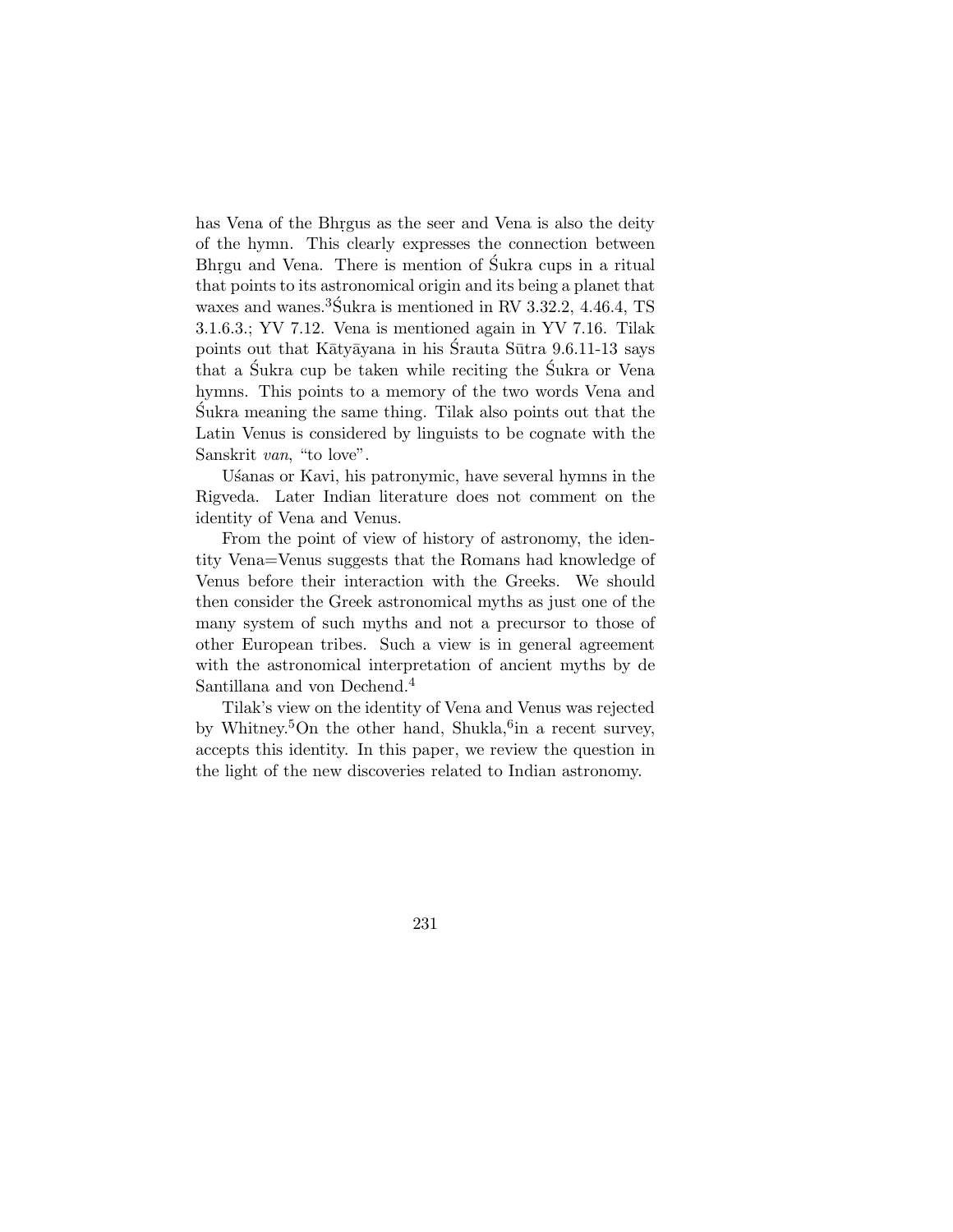#### **2 On the names of Venus**

In later Indian mythology (e.g. Matsya Purāna 10.3-35), Vena is described as a wicked king.<sup>7</sup>This ascribed wickedness echoes the affiliation of Venus with the asuras. The notion of asura (demon or titan) basically defines the dual to the gods. $8$ This duality is mirrored in other dichotomies such as spiritual against material; mental against physical; higher against lower; bright against dark. Interestingly, Vena's son was one Prthu, a righteous king who commanded the earth to fulfil the needs of all creatures; it is due to this act that the earth is called Prthiv<sub>I</sub>. This clearly points to the astronomical nature of the story and an astronomical basis of Vena.

Vena is called Gandharva in RV 10.123.7. Although in  $S$ atapatha Brāhmana 5.1.4.8, gandharvas are said to be 27 in number, an apparent reference to their identity as the *naksatras*, constellations that the moon is conjoined with in its orbit, it is believed that originally there was only one Gandharva,  $9$  who is Venus. Gandharva is the lover who is married to the Apsaras (water-nymph). This allusion is to love and to residence in the sea of heavens.

Vena, like Aphrodite, is associated with the waters or with the sea, which is the sea of heaven, from which he is born (RV 10.123.2). Vena arises like a drop (drapsa) from the ocean.

Aitreya Brāhmana 3.34 speaks of the birth of planets from the "seed" of Prajāpati, the "year" (Satapatha Br. 3.2.2.4;  $5.2.1.2$ ;  $10.4.2.1.2$ ). First, arises Aditya, the sun; this is followed by Bhrgu, Venus; then comes Brhaspati, Jupiter. It is interesting that mythology celebrates planets as being born from each other. Indian myths remember Mars as the son of the earth, Mercury as the son of the moon, and Saturn as the son of the sun.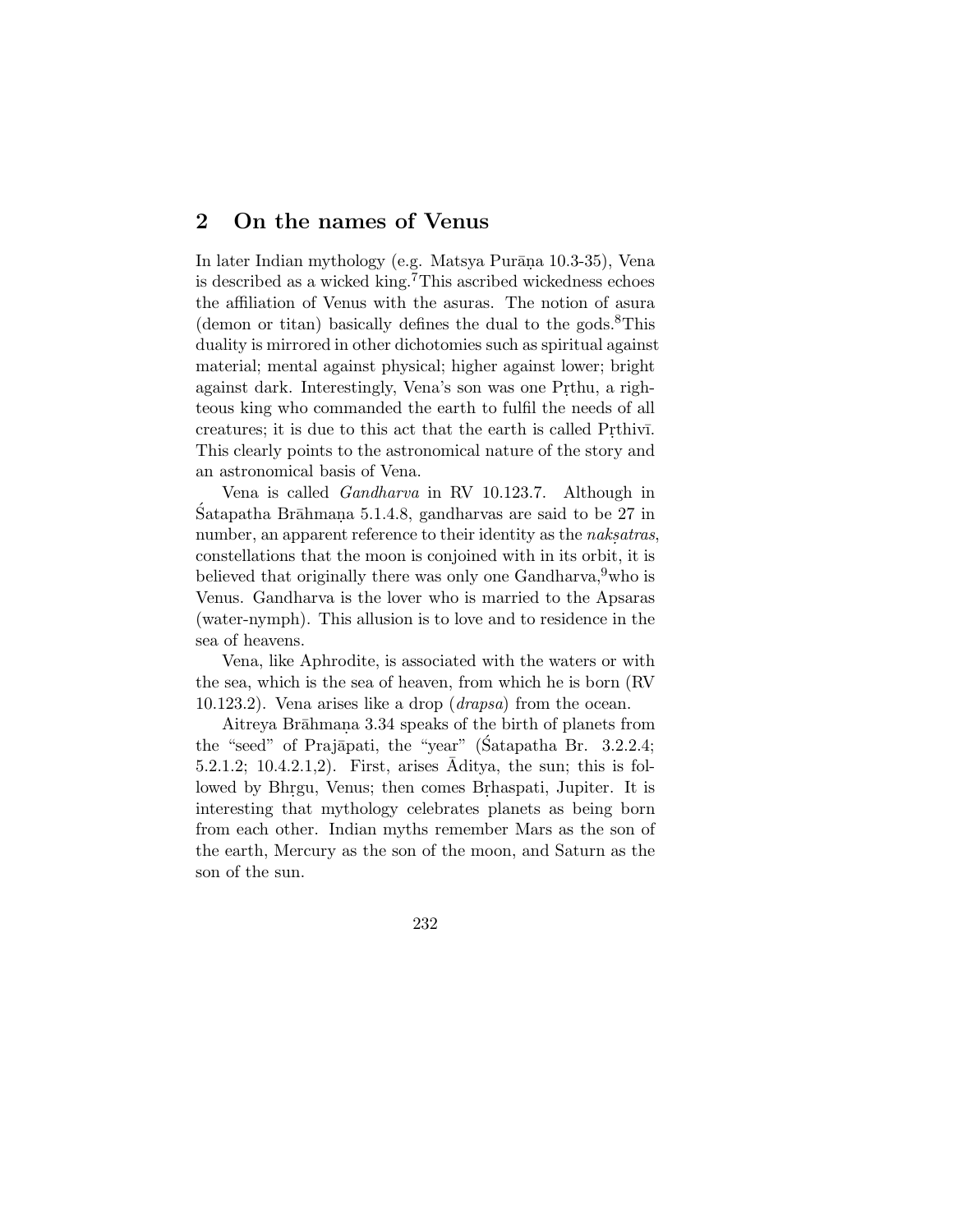Elsewhere, the story is recounted how Venus in the form of Kāvya Usanas (Mahabhārata 12.278.16) deprived Kubera of his wealth. Kubera complained to Siva who punished Usanas by swallowing him. Eventually, he let Usanas come out of his semen passage which is why he was now called Sukra, "shining". For this reason, Venus is also called the son of Siva or that of the sun.

One might wonder whether there exist any "astronomical" reasons for associating Venus with the asuras. Ancient legends from different civilizations, ranging from Roman to Samoan, refer to the horns of Venus, which have been taken to represent a crescent. Pliny in his Naturalis Historia (2, 37) represents Venus as a human figure with two horns. It has been discovered<sup>10</sup>that Astarte, the Assyrian Venus, was shown as bearing a staff tipped with a crescent. It is generally accepted that, under favourable conditions, it is possible to see the crescent form of Venus with the unaided eye. It is reasonable, therefore, to assume that the "horns", together with the apparent rebirth after each disappearance against the disk of the sun, led to the myths that Sukra belonged to the party of the asuras and he possessed the secret of immortality. The immortality of Vena, likewise, is mentioned in RV 10.123.4, where as Gandharva, he knows immortal names; and in Atharvaveda 2.1.1 where it is claimed that Vena sees the supreme secret which leads to immortality  $(AV 2.1.5)$ .

The image of a horned woman is so dissonant, that it represents the fusion of the images of the asura (demon) and the apsaras (water nymph). In other words, of the two notions that we see in the Vena hymn of the Rigveda only that of the lovely goddess is encountered in west Asia, Greece, and Rome. Aphrodite is the water nymph who rises from the foam of the sea of the heaven quite like the apsaras who longs for Vena.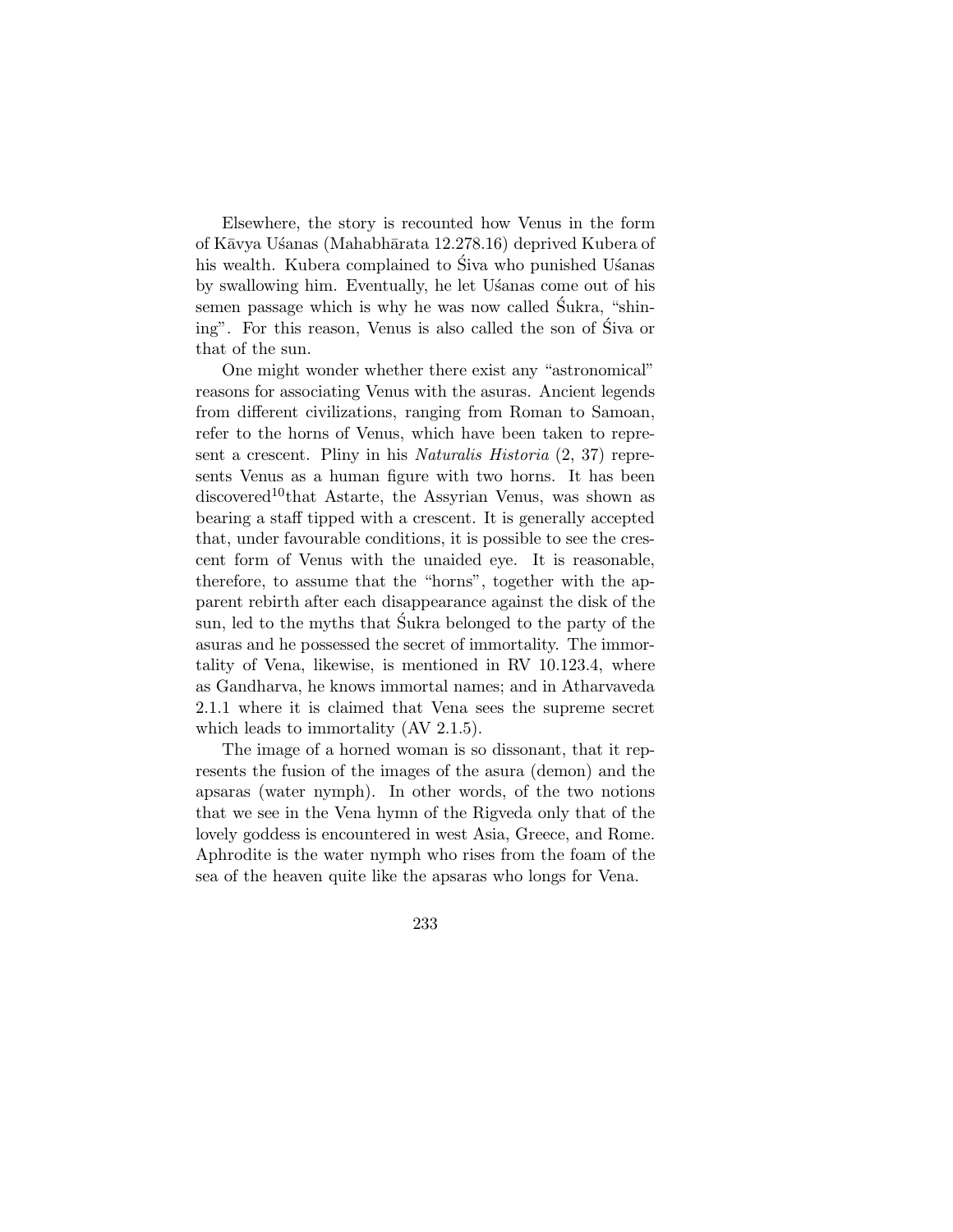### **3 Planets in the third millenium B.C.E.**

We have already discussed elsewhere<sup>11</sup>the reasons why the famous myth about the three steps of Visnu may represent the knowledge of the synodic and/or sidereal period of Mercury toward the end of the third millennium B.C.E. We have also shown elsewhere that the organization of the Vedic books represents an astronomical code.<sup>12</sup>It has been argued there that this code, which implies a knowledge of the planets, must go back to at least the third millennium B.C.E.

The early attitude of the historians of astronomy was that such knowledge is perhaps too early. But it is known that the Babylonians observed Venus in the middle of the second millennium B.C.E. References to Venus come also from the even earlier 3000 B.C.E. evidence at Uruk in Sumer.13Known by the Sumerians as Inanna, Venus is represented there as an eight-pointed star. Later Mesopotamia also represents Ishtar (Venus) by an eight-pointed star. It has been suggested that this indicates a knowledge of the eight-year cycle of Venus.

It is believed by Greek scholars<sup>14</sup>that "In Greek astronomy as known to Plato very few planetary observations had been made, and this is consistent with the comparatively late recognition of the planets as such and the fact, for example, that we are told nothing of the periods assigned to them in the Philolaic system [fifth century B.C.E.]; Eudoxus [390-337 B.C.E.] must have been one of the 'few men' to study them, but Plato's words support the idea that the data Eudoxus relied on to construct his system came from outside Greece (almost certainly from Babylonian astronomy.)"

Simplicius (6th century C.E.) attributes to Eudoxus knowledge of the sidereal and the synodic periods of the planets.15The sidereal periods for Mercury and Venus are each taken to be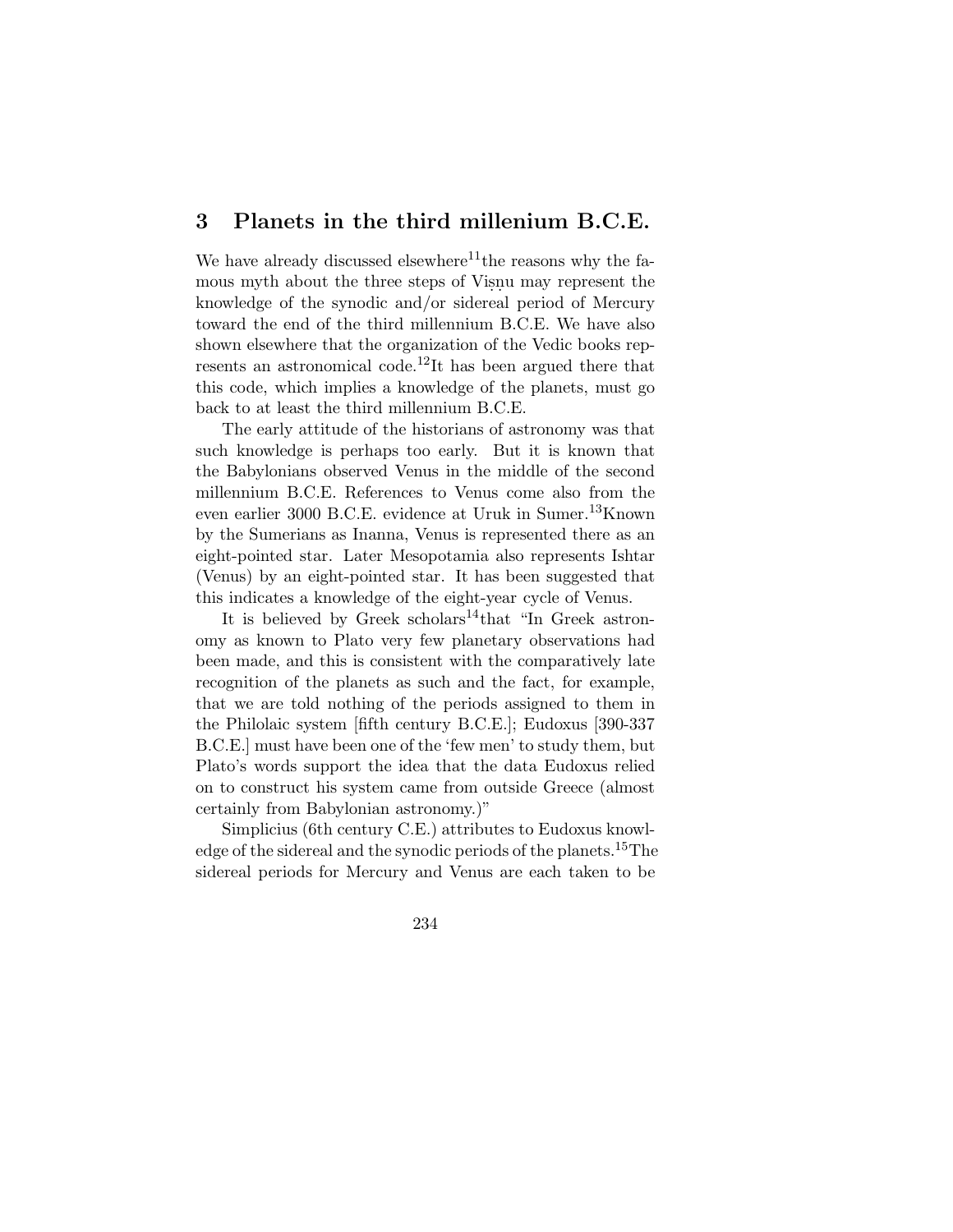one year, the other periods are approximately correct in whole years; the synodic periods are generally more accurate excepting that for Mars it is taken to be 260 days rather than the correct 780 days.

The astronomical system of Eudoxus was based on assigning four spheres to each planet, the moon was assigned three spheres; these spheres moved in ingenious ways to approximate the observed motions. In this model the moon moves at a constant speed round the ecliptic although it had been known for a long time that the speed actually varies. In other words, the system of Eudoxus did not have the capability to explain what was known.

I think the inference that correct sidereal periods for Mercury and Venus must have been obtained only after Eudoxus is not warranted by this evidence. Even if one were persuaded to ignore the evidence from India, it is quite clear from the tablets that have been found in the third-millennium Sumer and the second-millennium B.C.E. Babylon that there was a tradition of observing the planets there. It seems reasonable to assume, therefore, that in the ancient world trade often carried ideas across lands but astronomical details were, in most likelihood, worked out afresh in each nation. The Greek evidence then only gives us the stages in the development of astronomy there, but its many details were known earlier in Mesopotamia, India, and other civilizations.

#### **4 Mercury and Venus myths**

Mercury and Venus, being inner planets, are found always close to the sun. Hermes as Mercury is the messenger of the gods and the inventor of writing whereas Venus is the goddess of love.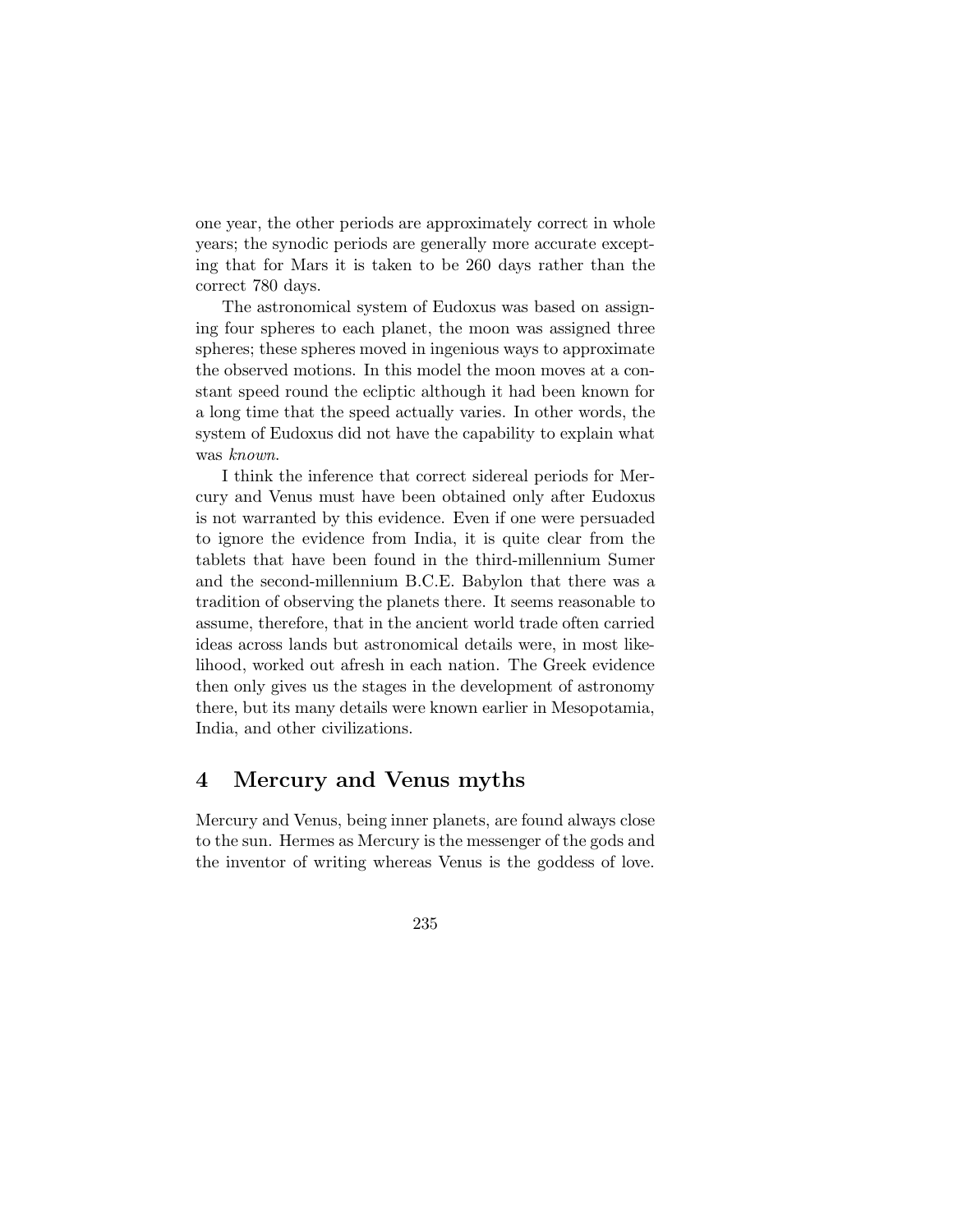In India, the dichotomy is more symmetric: Budha (Mercury) is Visnu, the younger brother of Indra, the great god, the sun who is also later represented by  $\hat{S}$ iva; whereas  $\hat{S}$ ukra (Venus) is the teacher of the asuras (demons).

Sukra knows the secret of immortality; this presumably ´ has reference to the fact that Venus emerges again after being swallowed by the sun. In the Saivite glosses of this story Sukra is swallowed up by Siva and later on expelled as semen; this is a play on the etymology of Sukra as "bright."

It is noteworthy that the  $\text{Siva/Visnu}$  split can be best understood in the interiorization of the astronomical frame. Siva ´ now represents the "sun" of consciousness and Visnu represents the cognitive category of intelligence which ultimately draws its "light" from the sun; this explains the etymology of budha as intelligence.

## **Conclusions**

The names for the planets in the ancient civilizations are generally different. Their difference suggests that the planets were known in various civilizations before trade and migrations brought unifying impulses and common terminology. The fact that RV 10.123 explicitly calls Vena as the son of the sun makes it clear that it could only be Mercury or Venus (only Venus if we recall that later mythology takes Mercury to be the son of the moon). Its association with Sukra in the K $\bar{a}$ ty $\bar{a}$ yana Srauta Sūtra makes it certain that it is Venus and not Mercury; later Purānic mythology also remembers Venus as the son of the sun/Śiva.

So is the commonality between Vena in India and Venus in Rome an ancient memory? We have seen that the Rigveda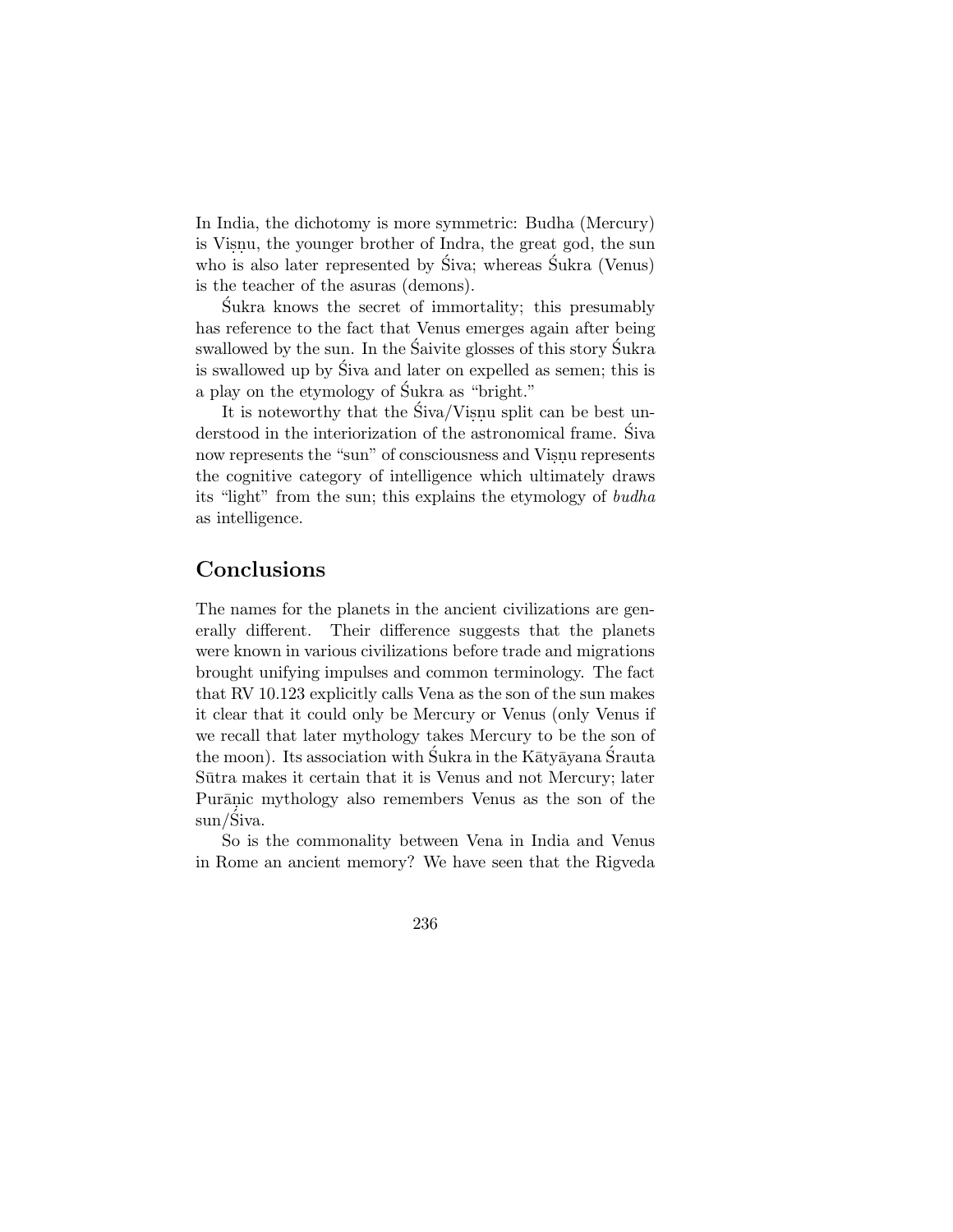describes two aspects of Venus: one, as Gandharva who is the patron of singing and the arts; and the other, who is the son of the sun and an asura. These conceptions, together with the meaning of Vena as "longing" and "love", lead to both the later mythologies to be found in India as well as in west Asia. If we assume that the notion of Aphrodite was borrowed by the Greeks from western Asia, as is generally accepted, then this notion of Venus as a goddess may have been a late innovation, but it was an innovation based on old ideas. This, in turn, implies that Freya, the Norse goddess of love and beauty, must be derived from Aphrodite and Venus, and not the original Vena. Venus for the name of the planet is related to Vena, but its mythology is to be traced to western Asia.

The other possibility is that Venus as a goddess is derived most directly from Sūryā, the sun-maiden, celebrated in the Rigveda 10.85 or the Atharvaveda 24.1-2, who is really Venus and not a feminine representation of the sun.

#### **Notes**

- 1. Tilak, B.G., The Orion. Tilak Brothers, Pune, Reprint 1986 (1893).
- 2. Sarup, L., The Nighantu and the Nirukta. Motilal Banarsidass, Delhi, 1984 (1920-7).
- 3. See e.g. Frawley, D., "Planets in the Vedic literature", Indian Journal of History of Science, 29, 495-506, 1994.
- 4. Santillana, G. de and Dechend, H. von., Hamlet's Mill: An essay on myth and the frame of time. Gambit, Boston, 1969.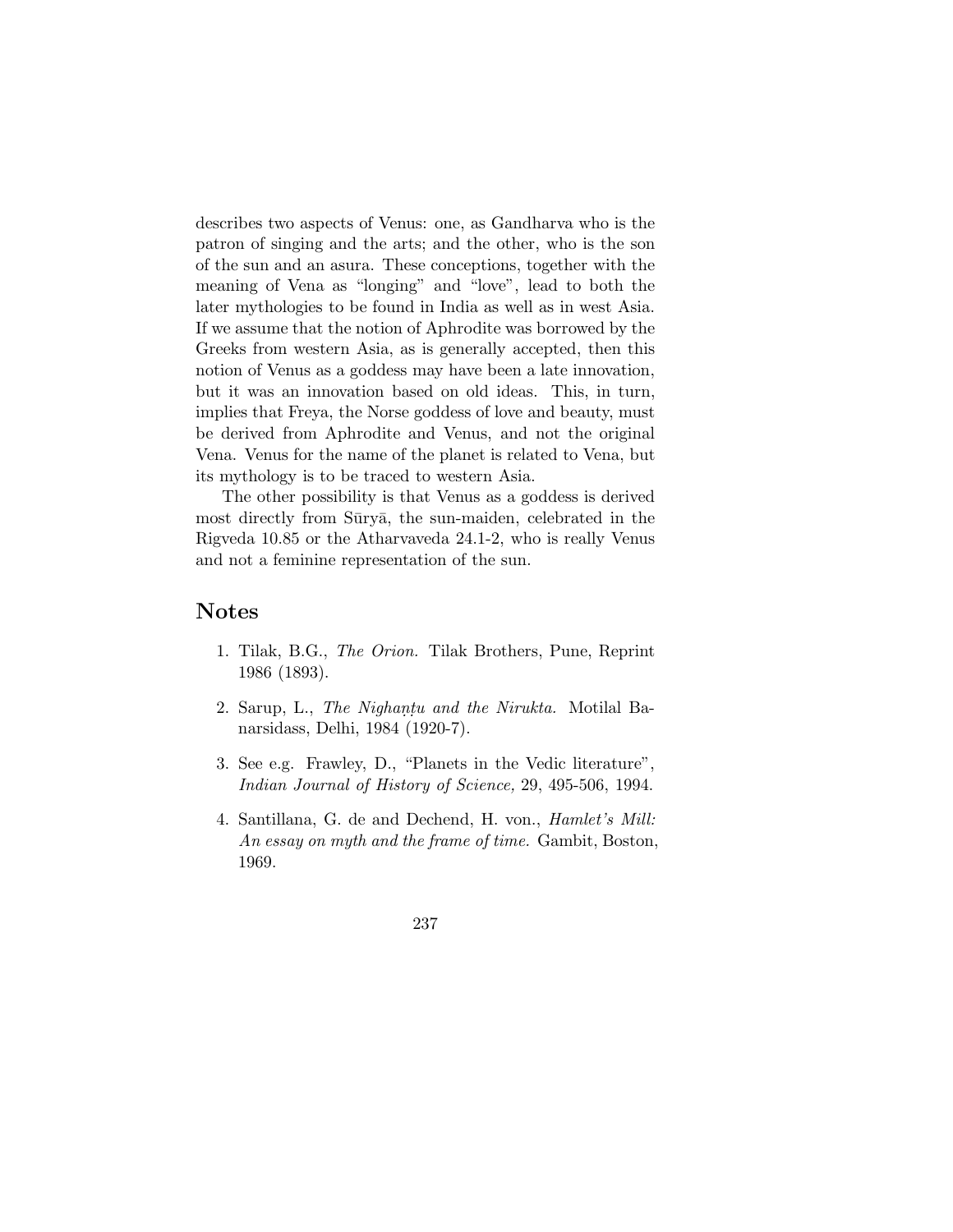- 5. Macdonell, A.A. and Keith, A.B., Vedic Index of Names and Subjects. Reprinted by Motilal Banarsidass, Delhi, 1982 (1912).
- 6. Shukla, K.S., "Main characteristics and achievements of ancient Indian astronomy in historical perspective." In History of Oriental Astronomy, G. Swaroop, A.K. Bag, K.S. Shukla (eds.). Cambridge University Press, Cambridge, 1987.
- 7. Dimmitt, C.C. and van Buitenen, J.A.B., Classical Hindu Mythology. Temple University Press, Philadelphia, 1978.
- 8. See 4 above.
- 9. Macdonell, A.A., Vedic Mythology. Reprinted by Motilal Banarsidass, Delhi, 1981 (1898), pages 136-7.
- 10. Moore, P., The Planet Venus. Macmillan, New York, 1956.
- 11. Kak, S.C., "Knowledge of the planets in the third millennium BC", Quarterly Journal of the Royal Astronomical Society 37, 709-715, 1996.
- 12. Kak, S.C., The Astronomical Code of the Rgveda. Aditya, New Delhi, 1994;

Kak, S.C., "The astronomical of the age of geometric altars", Quarterly Journal of the Royal Astronomical Society 36, 385-396, 1995.

13. Krupp, E.C., Echoes of the Ancient Skies. Oxford University Press, New York, 1983.